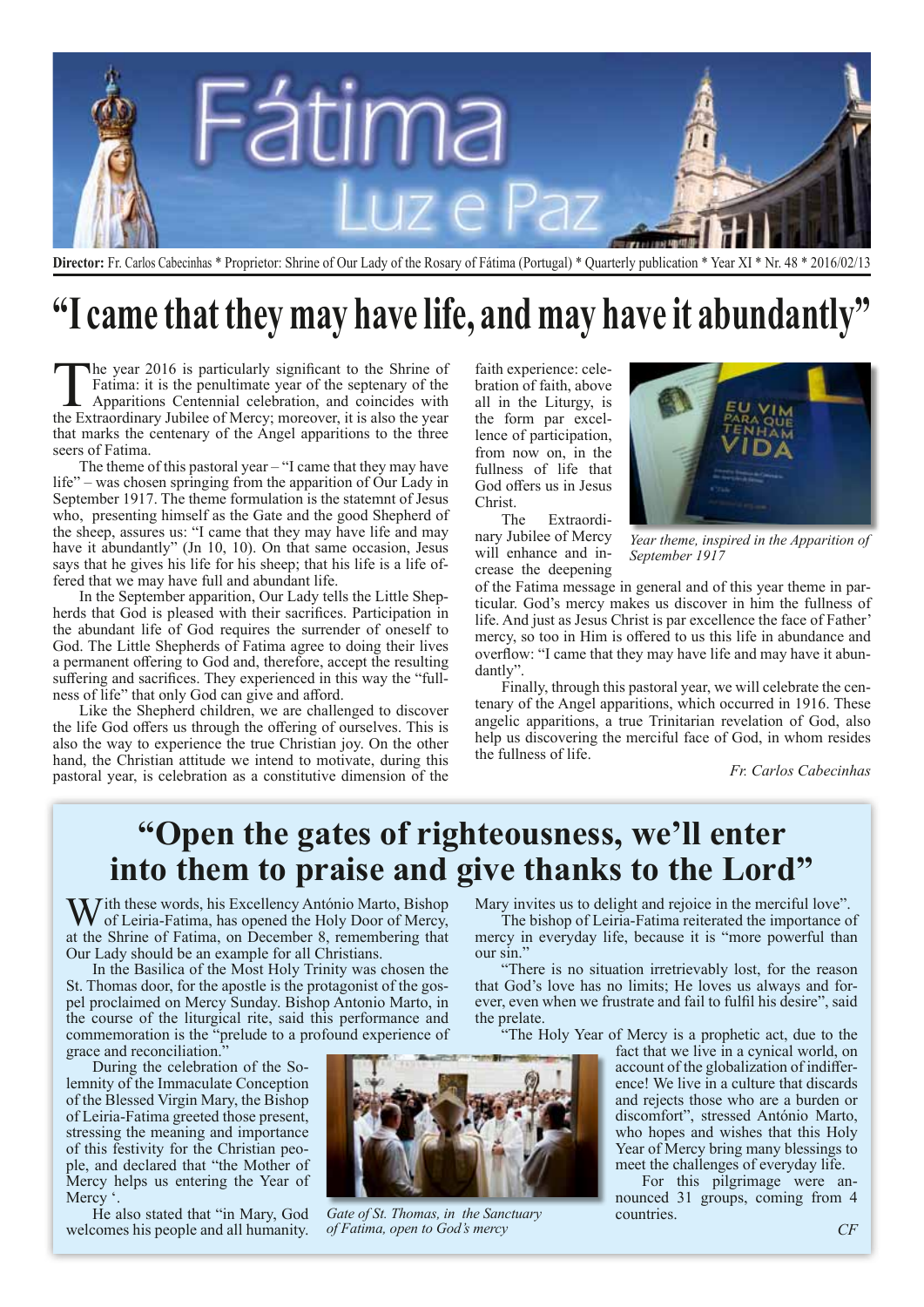#### **Sanctuary of Fatima records and determines the beginning of a new pastoral year**

The event that officially indicates the beginning of a new pastoral year, the sixth of the septenary celebrating the Apparitions Centenary, and focused on the theme "I came that they may have life", occurred at the Shrine of Fatima last November.

The journey began with the opening of the temporary exhibition *Earth and Heaven: saints and pilgrims of Fatima;* it is an evocation of the September 1917 apparition, and was followed by a presentation session of the topic and of the many initiatives programmed and designed for this pastoral year.

The rector of the Shrine of Fatima brought before an audience of more than 400 people the theme and subject of the pastoral year, centered on the experience of the Jubilee of Mercy, and he stated that "we find the keyword to interpret the Fatima message in the mercy of God."

Besides, Fr. Carlos Cabecinhas presented several initiatives that will hapen within this sixth year of the Apparitions Centennial celebration, among which stands out a rich music programming, conferences and courses.

The presentation of the year theme, "I came that they may have life", was committed to his Excellency Virgilio Antunes Nascimento, former rector of the Shrine of Fatima and the current Bishop of Coimbra, who stressed that "the Fatima event, as an event of faith, is at the service of salvation that God offers to man. [...] The God who saves humanity is the the same God who created it and offers us an earthly path open to the horizons



*Good Shepherd Hall received the presentation session of the Pastoral Year Theme "I came that they may have life"*

of eternity." He also added that "God is truly the source of life, because He is the Creator and is its fountain and origin".

Bishop Virgilio Antunes also recognizes that one of the main objectives of the Fatima event is the "growth of faith", and he offers for consideration the example of the Little Shepherds, who surrendered themselves to the message of Our Lady, "in which was perceived the power of the Gospel of God".

In the end, as a conclusion, he emphasized that God "accepts his children and the path they folow, sincerely, even with many weaknesses and sins."

The presentation ceremony of the annual theme included also a musical note provided by Fatima Shrine Choir.

The final word was left to his Excellency Antonio Marto, Bishop of Leiria- -Fatima, who highlighted the importance of the Holy Year of Mercy for our 'broken world', where people are in need of a "healing of mercy" to not become victims of cynicism.

*CF*

# **Holiness as a Way**

*"Standing firm on their feet, because they journeyed about the Earth, Fatima pilgrims look up to heaven. Between the earth and the sky, so many names that once experienced Fatima as a place of holiness."* 

The evocative temporary exhibition<br>
of the September 1917 apparition, *Earth and Heaven: pilgrims and saints of Fatima*, is open at the St. Augustine *Convivium*, on the ground floor of the Most Holy Trinity Basilica, daily from 9:00 to 19:00 until 31 October 2016, with free entry.

The exhibition consists of six nuclei that narrate the story of Fatima as "a place of experience of holiness throughout the century," says to *Fátima Luz e Paz* [Fatima Light and Peace] the exhibition's Commissioner, Marco Daniel Duarte.

At the entrance, the visitor comes face to face with the Christ of Mont'Irás and, accompanied by chords of the song "Light of Christ", is invited to experience a path similar to the Christ's way – likewise the first nucleus is entitled "Christ, Beginning and End of the Road" – although the pilgrimage "for many is not the end", as stressed the overseer of the exhibition who is also the director of the Research and Diffusion Department of Fatima Shrine.

In the I nucleus, baptism is remembered as the initiation of that path in Christ. It's possible to see a baptismal font, candles and the first book of bap-

tisms records at the Shrine of Fatima; the first record goes back to 12 May 1941.

"The Light of Christ we receive in baptism, and that extends over all life is remembered daily in Fatima"; it's an evocation presented in this nucleus by the presence of candles the pilgrims use in processions, emphasizes the exhibition commissioner.

In the II nucleus, "Peregrinating feet", the visitor is confronted with the story of the September 1917 apparition. Sister Lucia's pen describes "all the miseries of poor humanity" attested and apparent in the faces and in the requests of many pilgrims arriving at the Cova da Iria. The text allows the parallel between the pain and suffering of journey and the joy of arrival. It's possible to see, in this nucleus, the work *Via* [Path] of Ana Sobal and Margarida Gil, several staffs of pilgrims, and the Pastoral Crosier of Paul VI and António Marto, Bishop of Leiria-Fatima.

In the III nucleus, "The journey food: word and bread shared", stand out pictures of the attention and solicitude devoted to Fatima pilgrims through the washing of feet, the reception and assistance. This act of mercy is "the new commandment of love [...] in the actual works of the everyday action", as written on the panel illustrating this step and moment of the visit.

In the IV and V nuclei (IV - "Ascending to Heaven from Fatima: the Saints of the Sanctuary Colonnade", and V - "The Saints of the Cova da Iria: Fatima, a place of Holiness"), the Saints are proposed as

an example in their devotion and dedication to the Gospel. It's possible to see various relics of Saints who were also pilgrims and devotees of Fatima, for instance Alexandrina de Balasar, John Paul II, Francisco and Jacinta Marto, John XXIII, Padre Pio, among others.

In the VI and last nucleus, "Christ, prize and crown of life", you can see the secondary crown of Our Lady of Fatima. As indicated by the script of the visit, in the Christian reading of the Bible, the crown symbolizes the "fullness of life in God", and this is the goal of the way toward holiness.

"*Earth and Heaven* is a permanent connection to Christ as a reading key to the Fatima message," says Marco Daniel Duarte.

As a prominent place on the path of holiness, proposed to the contemporary world by the Church, Fatima is described, in this exhibition, as a place of eternity.

*CF*



*Exhibition on the ground floor of the Most Holy Trinity Basilica reconstructs and retraces Fatima history*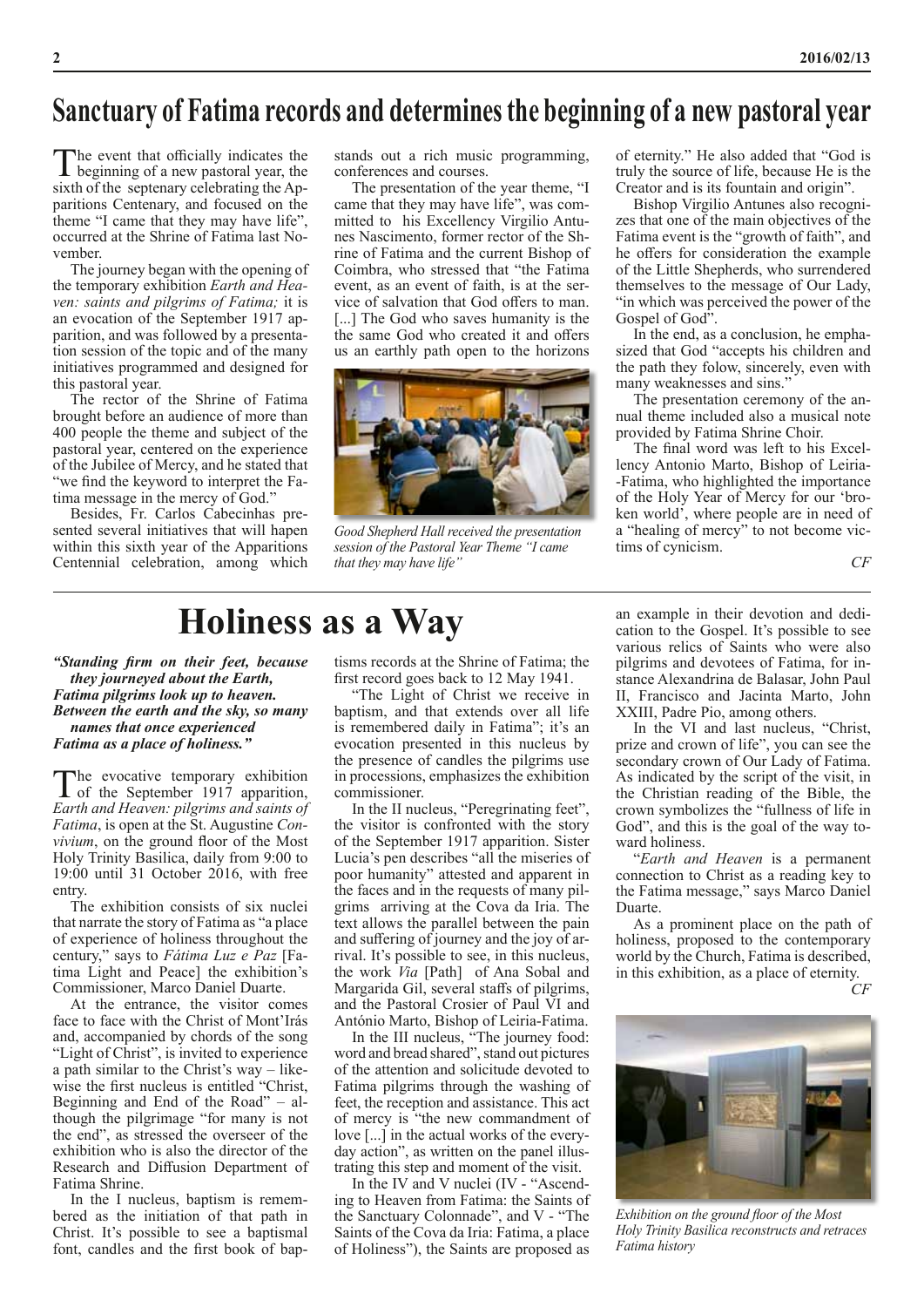

*Loca do Cabeço, one of the places of the Angel's apparition, is visited annually by thousands of pilgrims*

The similarities between the Angel's apparitions, which took place one year before the manifestation of Our Lady of Fatima, and Gabriel's apparition in the episode of the Annunciation, foretelling Mary's motherhood, are conspicuous, told *Fatima Light and Peace* the Sanctuary Fatima chaplain, Luciano Cristino, in the context of the centenary celebrations of the Angel's three apparitions, in the month of March; its climax will be the processional vigil heading for the apparitions place that, this year, will receive particular attention.

The priest, a member of the Pontifical International Marian Academy in Rome, recalls that after the apparitions to Lucia in 1915, the apparitions in 1916 – first in Loca do Cabeço and then in Poço do Arneiro – "foretell what later would happen to the seers» in 1917.

"Despite initial obstacles, hindering a more systematic, clear and objective approach" to this subject, in fact "this is, today, absolutely consensual", for just like Our Lady's Message "so the Angel's

### **Sanctuary of Fatima registers the Centenary of the Angel's Apparitions**

apparitions, a very Trinitarian revelation of God, help us discovering the merciful face of God, in whom resides the fullness of life."

From the beginning, when reading Lucia's memoirs, "we understand clearly that silence was requested about these apparitions, especially those of 1915, because they could cause some embarrassment to the Fatima message." "Even Fr. Manuel Nunes Formigão saw the apparitions as a difficulty troubling Our Lady's message", says Luciano Cristino; and he goes on stressing that even "the Pastoral Letter of the Bishop of Leiria, his Excellency José Alves Correia da Silva, 13 October 1930, in which he declared as credible the children visions at the Cova da Iria, parish of Fatima, of this diocese, on 13 May to October 1917, and officially allowed the worship of Our Lady of Fatima, made no reference to Angel's apparitions».

However, "fortunately, with the successive investigations into Lucia's memoirs, today all these issues are properly documented and studied», said again the theologian, noting that "not only is there no disagreement, but the truth of Fatima is fully accepted as well".

For Luciano Cristino, this is a main effect upon the message actuality and opportunity "in the Eucharistic aspects and reparation", but also with regard to "the extraordinary message of prayer, of conversion, of proposed change of life that, afterwards, Our Lady would eventually materialize in the following year".

A little over a month from the apparitions centenary, it is important to enhance its history, even if we do not know the exact dates of such apparitions. It is known, from Sister Lucia's *Memoirs*, that the first apparition took place in Loca do Cabeço, a piece of land owned by the seers family in Valinhos, and then the Angel introduced himself as the Angel of Peace and asked them to pray; Lucia relates in her memoirs: "the Hearts of Jesus and Mary are attentive to the voice of your supplications."

The second time, already summer, when they were playing at the Poço do Arneiro, the appearing Angel presents himself as the guardian Angel of Portugal, reiterates his call for prayer and, in addtion, asks the little shepherds for offering sacrifices and accepting the toils and pain sent to them by God.

The third apparition occurred also in Valinhos, when the little shepherds were in prayer. The children saw the Angel with a cup in his hand and a host suspended over it, from which fell some drops of blood. The Angel teaches them the prayer to the Most Holy Trinity and gives the host to Lucia and the blood of the chalice to Francisco and Jacinta.

The Fatima Shrine celebrates the Angel's apparitions on March 21.

*CR*

## **Beatification Process of Sister Lucia will "further dignify" the Fatima Message**

The instruction of the process of beati-<br>fication of Sister Lucia de Jesus, one of the three seers of Fatima, is still in its diocesan phase, and will be completed by the end of this year, said to *Fátima Luz e Paz* [Fatima Light and Peace] the vice-postulator of the cause of the Little Shepherds, Sister Angela Coelho, on the occasion of an interview about the Course on the Fatima Message, which took place in January in the House of Our Lady of Sorrows at the Shrine of Cova da Iria.

"This year we will bring to completion the process, and then it will be translated into Italian, according to a requirement of the Congregation for the Causes of Saints", said the same Sister; she also declared that, in addition to the analysis of Lucia's correspondence, will be examined and questioned the witnesses of the process, the people who knew her and with whom she lived.

"There are over 70,000 letters received

and answered by Sister Lucia from the 80's onwards, from all parts of the world and from the most varied backgrounds, from private citizens to Popes, and without leaving aside cardinals, ambassadors and many others", recalls the postulator: "It is a complex process, even in virtue of the times she lived in – two world wars; the Spanish Civil War; the rise and fall of the former USSR – and by the reason of the implicated concerns and affairs", stresses Sister A. Coelho.

"I believe that this religious woman, in her cell, carried all the pain of the XXth century world, in addition to her own personal suffering and distress"; so "all the attention we can pay to and the seriousness and thoughtfulness with which we approach this work are decisive", emphasizes again Sister Angela Coelho.

"The time we spend bringing to an end the process favours Lucia, but the Fatima Message benefits as well", concludes the Vice Postulator.





*Canonization of the seers Francisco and Jacinta Marto may be announced during the Centenary*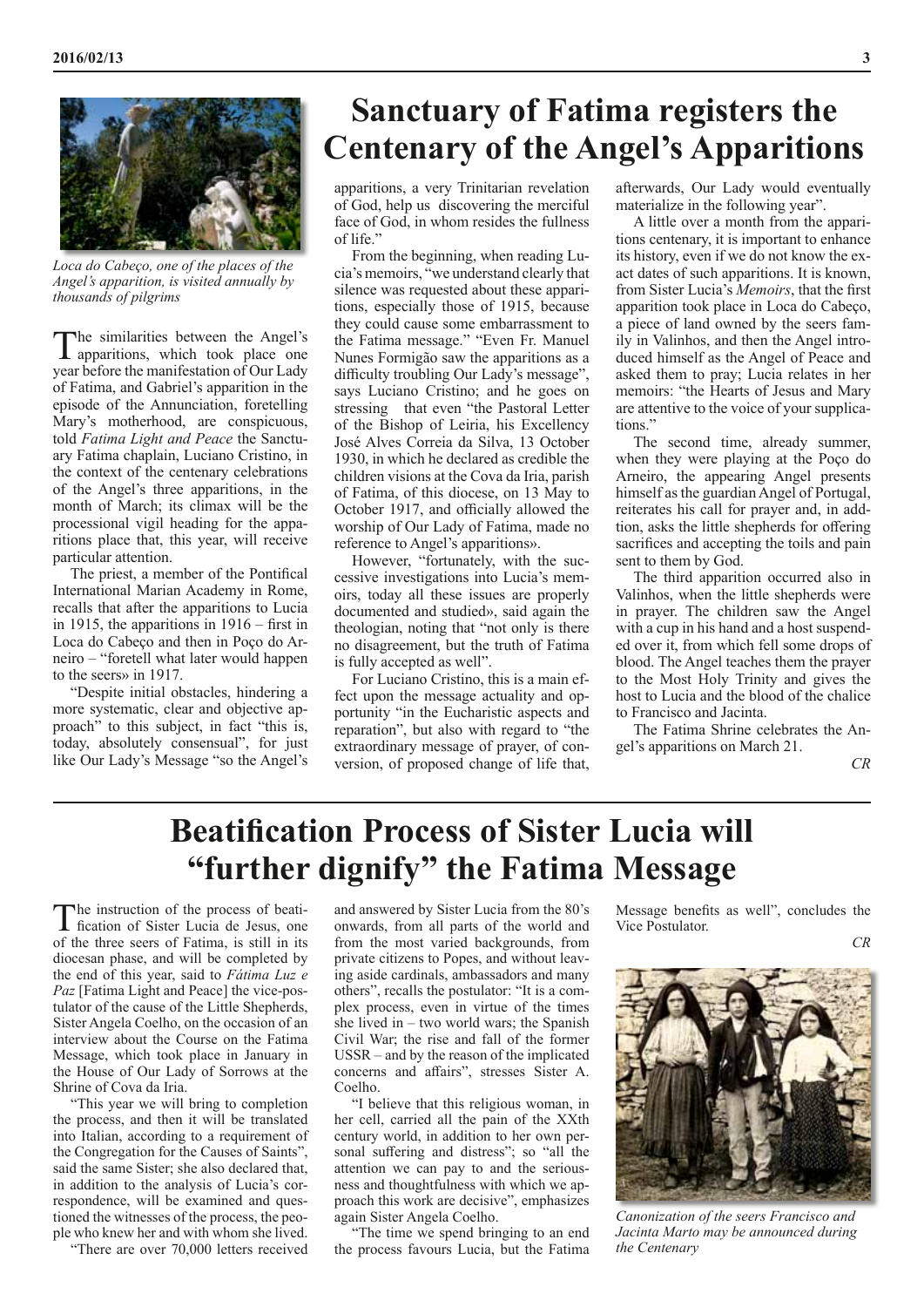#### **Fatima Shrine programming focused on the Centenary celebration**

The reopening for worship of the Ba-<br>silica of Our Lady of the Rosary and the pipe organ inaugural concert in the same Basilica are highlights of this program.

Through this pastoral year 2015- 2016, as is the case since 2010, the Shrine of Fatima has scheduled a series of celebratory events intended for helping the pilgrims prepare to live the apparitions centenary, inspired by the year theme *I came that they may have life*.

The Sanctuary aims at reaching more people, of all ages; that is obvious and manifest in the broad program that is in preparation, ranging from conferences to concerts, and also including the dance and photography.

From 8 December 2015 until 13 October 2016 is taking place the *Prémio Fotografia Centenário das Aparições* [Photography Prize Centenary of the Apparitions], and the Sanctuary invites professional and non-professional photographers to participate, according to the regulation previously defined that can be consulted at fotografia.fatima.pt.

It should be mentioned the 6th Lecture Series, which presents a variety of topics and speakers; it has the purpose of helping enter deeply into and better live the year theme. This cycle began on 13 December 2015 and will end on 10 April 2016.

On 20 February 2016 will take place the *II Evocative Concert of the Three Shepherd children of Fatima: Ex ore infantium*, at 21:00, at the Parish Church of Fatima, by the *Coro Vox Aetherea*, under

the direction of Alberto Medina de Seiça.

On 20 March 2016 will take place the Organ Inauguration Concert of the Basilica of Our Lady of the Rosary of Fatima, at 15.30, by Olivier Latry, internationally renowned organist, holder of the Notre Dame organ, Paris, and organ teacher at the Conservatoire National Supérieur de Musique et de Danse de Paris, which will play a piece commissioned by the Shrine of Fatima to the widelywinning composer João Pedro Oliveira, in world premiere.

On 3 April 2016, premiere of the work *Troparion for a shepherdness of tame sheep. Cycle for choir, piano and accordion on fragments of Sister Lucia's Memoirs*, at the Basilica of Our Lady of the Rosary, at 15.30.

On 8 May, will begin at the Basilica of Our Lady of the Rosary, by 15.30, the *Organ Cycle*, organized into five thematic concerts, starting with German music, passing through contemporary music, the sacred music and the Marian melodies, and ending in French music.

On 11, 13 and 15 May the Sanctuary welcomes, at the Paul VI Center, the contemporary dance show - *The day the sun danced* - a work *produced* by *Vortice Dance Company*, commissioned by the Sanctuary Fatima, to celebrate the Apparitions Centenary.

As it is usual, also through this year will take place the Creative Musical Workshops, divided in three editions: the first, on April 1, 2016, for children from 3 to 5 years old; the second from 14 to 17 July for children from 8 to 10 years, and the third from 21 to 24 July for children from 11 to 14 years.

For children, but not only for them, will occur the *VIII Meeting of Children's Choirs* of the Sanctuary of Fatima, April 25, at the Basilica of Our Lady of the Rosary.

From 24 to 26 June, takes place in the Hall of the Good Shepherd, at the Paul VI Pastoral Center, the *Theological Pastoral Symposium* "*I came that they may have life*", with the participation of important theologians who will reflect on the year's theme under many different viewpoints.

On 9 September, as part of the cultural program of the International Mariological Congress, will take place the concert *A praise to Mary*, by the *Grupo Vocal Ançã-Ble*, directed by Fr. Pedro Miranda, at the Basilica of Our Lady of the Rosary at 21.00.

On 21 October the Fatima Shrine hosts the *Third National Pilgrimage of Catholic Schools.* Inserted into this pilgrimage will be held the cultural session *Through Art to Mary*, where will be presented the winning works of the national competition developed throughout the school year of 2015-2016.

On 18 December 2016 takes place the Christmas Concert at the Paul VI Pastoral Center, by the Symphony Orchestra and the Choir of the Oporto Conservatory of Music, with the world premiere of a work commissioned by the Shrine of Fatima to the composer Fernando Valente.

*SD*

## **Fatima Shrine launches a photography contest**

As part of the centenary celebrations<br>  $\sum_{n=1}^{\infty}$  of the Apparitions, the Shrine of Fatima invites photography enthusiasts and amateurs to participate in the Photography Prize "Centenary of the Fatima Apparitions". The initiative, aimed at Portuguese and foreign photographers, takes into account the close relationship of photography with Fatima, yesterday as today, and the importance of this art to contemporary culture.

The deadline for collecting entries starts on December 8, this year, and extends until October 13, 2016. The contest categories are "Human Portrait", "Landscape", "Spirituality and Message: practices and rituals" and "photo narrative". The prize is worth 1,000 euros each. On the best photo presented, in all the categories analyzed, will still be bestowed the prize "Photography of the Apparitions Centenary", and its value amounts to 2,500 euros.



*Photo contest open until 31 October 2016*

The panel of judges of this Photography Prize will be composed of the recognized photographers Fernando Guerra, Rui Ochoa, Inês d´Orey, Paul Catrica, and Joseph Soudo, the director of the Fatima Shrine Museum, Marco Daniel Duarte, and the Rector of the Shrine of Fatima, Fr. Carlos Cabecinhas, who chairs the jury.

Authors can compete with up to two photographic items by category. Entries must be submitted in digital format and handed over to the Rectory of the Shrine or sent by mail until October 31, 2016.

The photographs submitted to the Prize must respect the prohibitions of the Sanctuary for capturing images and can not be subject to manipulation, except for the normal treatment, framing, color balance, density and contrast.

The jury´s decision weel be made known on November 26, 2016, through the official website of the Sanctuary of Fatima, and the best photographic pieces may, by the panel´s decision, still be part of an exhibition and object liable to publication. The complete rules can be found at fotografia.fatima.pt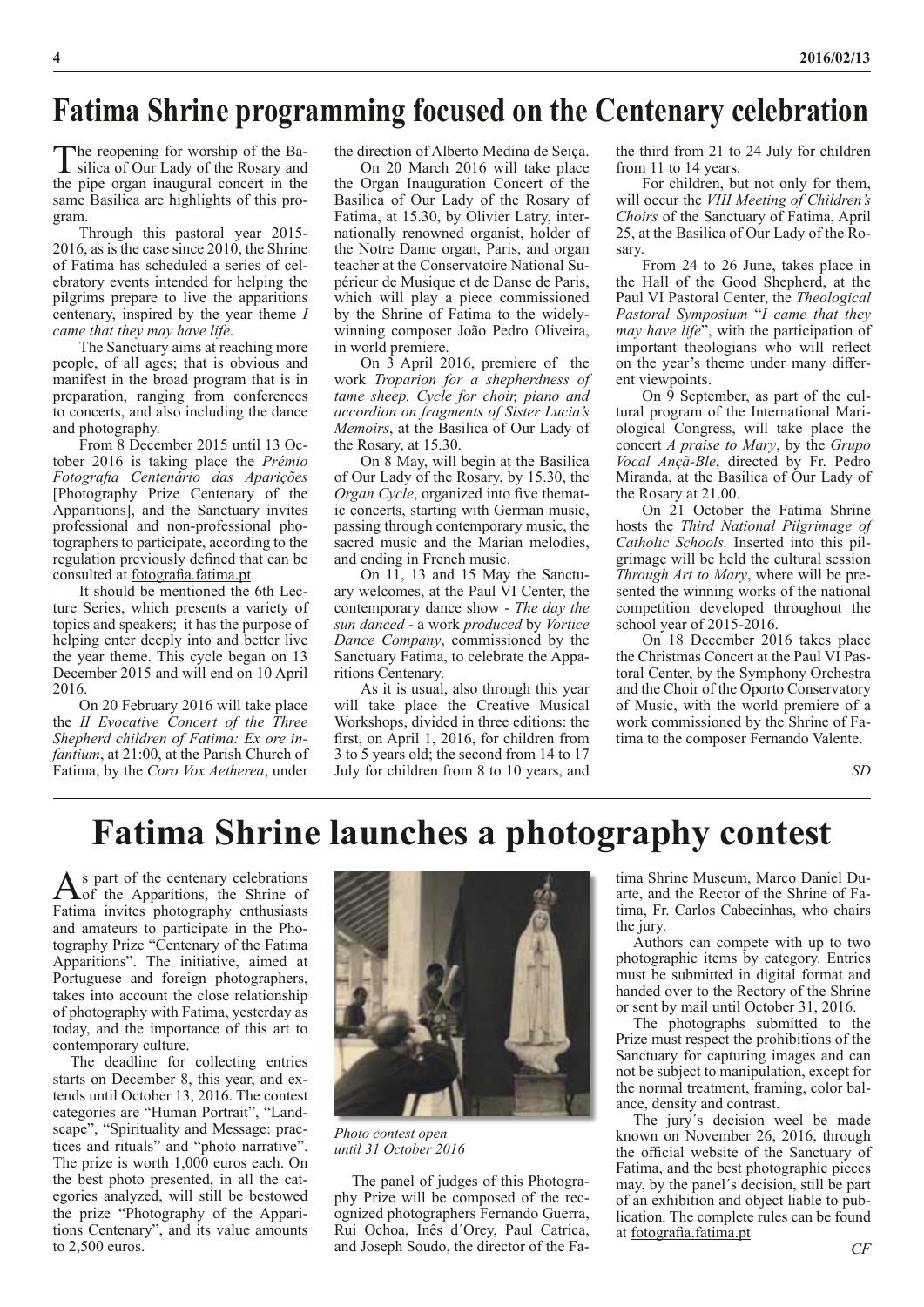### **Pilgrim Image of Our Lady in the Sanctuary of Fatima in San Vittorino (Rome)**



*Italian pilgrims accompanying the Virgin's image*

the encounter with the Virgin and, through Her, with the Most Holy Trinity, to which she always leads us.

Several moments were prominent in this visit, often accompanied by rain, but that occurrence did not stop us from living the proposed celebrations.

On Wednesday tonight, the Pilgrim Image of Our Lady was welcomed at the Shrine, and we recited the Rosary, preparing ourselves for the Eucharistic celebration, solemnly animated by the diocesan choir.

On Thursday morning, it was for us a cause of gladness the visit of about 200 children, from Catholic schools of the Tivoli Diocese. These children, as said one of the oblate priests, formed a beautiful *crown* around Maria, teaching and encouraging us to become simple and pure like them, because we can also be *crown* of Mary.

On Thursday tonight, many young people gathered in the "Poligono" (a place which is 2 km from the Sanctu-

The Image of the Pil-<br>grim Virgin of Fatima Shrine, in Portugal, ended its journey in the National Sanctuary of Our Lady of Fatima, in San Vittorino, Rome, Italy.

The short time of its stay, from 23 to 27 September, did not diminish or impair the intensity of ary) to *live* and experience the pilgrimage to the Sanctuary.

The Jubilee Cross, carried in turns by young people, opened the procession, during which we recited the rosary, meditating on the apparitions of Our Lady.

Each group provided their own gifts: young people of the Tor Vergata University prepared the meditations on the mysteries of the Rosary, those of the San Romano parish animated the songs, and the volunteers took pains to get all things made at their best.

The persistent rain did not discourage or dissuade young people from the commitment to this path that led us to the feet of the Mother of Heaven, to whom the intentions of each one were entrusted. The same is true for many pilgrims who went up to the shrine to pray, to surrender to Our Lady, to take refuge under her mantle, to be accompanied by her to the "throne" of Mercy: the Cross of Jesus, who redeems us by His Sacrifice.

On Saturday afternoon, we celebrated the Holy Eucharist, remembering all our sick brothers. On Sunday morning, our Philippine brothers arrived in large numbers and delighted us with their presence. The afternoon Eucharistic adoration, the procession made towards the village of San Vittorino, restoring to life a tradition already fallen into disuse, preceded the solemn Mass

presided at by Bishop Mauro Parmeggiani and animated by the diocesan choir.

In spite of raining, we welcome the Pilgrim Virgin, offering to Her our lives, our families, our Church and the whole world telling her our "Farewell" and committing ourselves to live what She, with much sadness, has asked in Fatima.

*Ir. Giovanna Boer – OMVF*

#### **Pilgrim Image of Our Lady of Fatima visits Angra diocese in a climate of great feast and celebration**

*Pilgrim Virgin went through the main streets of San* 

*Vittorino, accompanied by young people*

The Pilgrim Image n.2 of Our Lady<br>
of Fatima began on January 7 a visit to the Angra diocese, which will keep on and endure until next February 28, fulfilling the longest pilgrimage of Portuguese dioceses, in the context of the Centennial celebration of the Fatima apparitions.

It is the third time the Pilgrim Image moves to the archipelago (the first was in 1948 and the second in 1996), and it will travel over the Azores islands, including the smallest of them all, the Corvo island, in a total of 16 pious and heartfelt receptions.

"It is a moment of grace we must knowingly seize and take advantage of it", said the diocesan bishop, António de Sousa Braga, in a statement to *Voz da Fátima* [Voice of Fatima], at the arrival of the Image to his home island, Santa Maria, the first to welcome the statue of the Holy Virgin Mary.

"In our simplicity and greatness as faithful people, we are invited to grow in love to Jesus and Our Lady, following the example of the three shepherd children", the prelate said with emphasis, and at the same time asked the Diocesan Church for welcoming this pilgrimage as "the image of a church that meets its sons and daughters in all peripheries in order to bring them the proclamation of Jesus Christ as the only Savior." The Image entered the diocese on the Santa Maria island, the first to be discovered and populated, and which has among its churches the one acknowledged as the first chapel built and dedicated to Our Lady of Fatima, after the Chapel of the Apparitions in Cova da Iria opened as place of worship in 1928.

After Santa Maria, come next the islands of São Miguel, Flores, Corvo, Faial, Pico, São Jorge and Graciosa. The visit ends on Terceira island on February 28, with a final big celebration in Angra Cathedral, seat of the diocese. It will be presided over by the Bishop of Angra, with the presence of the coadjutor bishop of Angra, who formally arrived in the Azores, last November 29, to accompany the pilgrimage of the Image of Our Lady during the nearly two months.

The Rector of the Shrine of Fatima, Fr. Carlos Cabecinhas, joined the journey, and in a declaration to *Voz da Fátima* recalled that this pilgrimage "is a manifestation of faith before Our Lady", involving "all the faithful in the Apparitions Centenary; at the same time, it reflects "a true thanksgiving of Fatima for the commitment in spreading this message."

*CR*



*Main Church of Vila do Porto transformed into a "sanctuary" for three days*

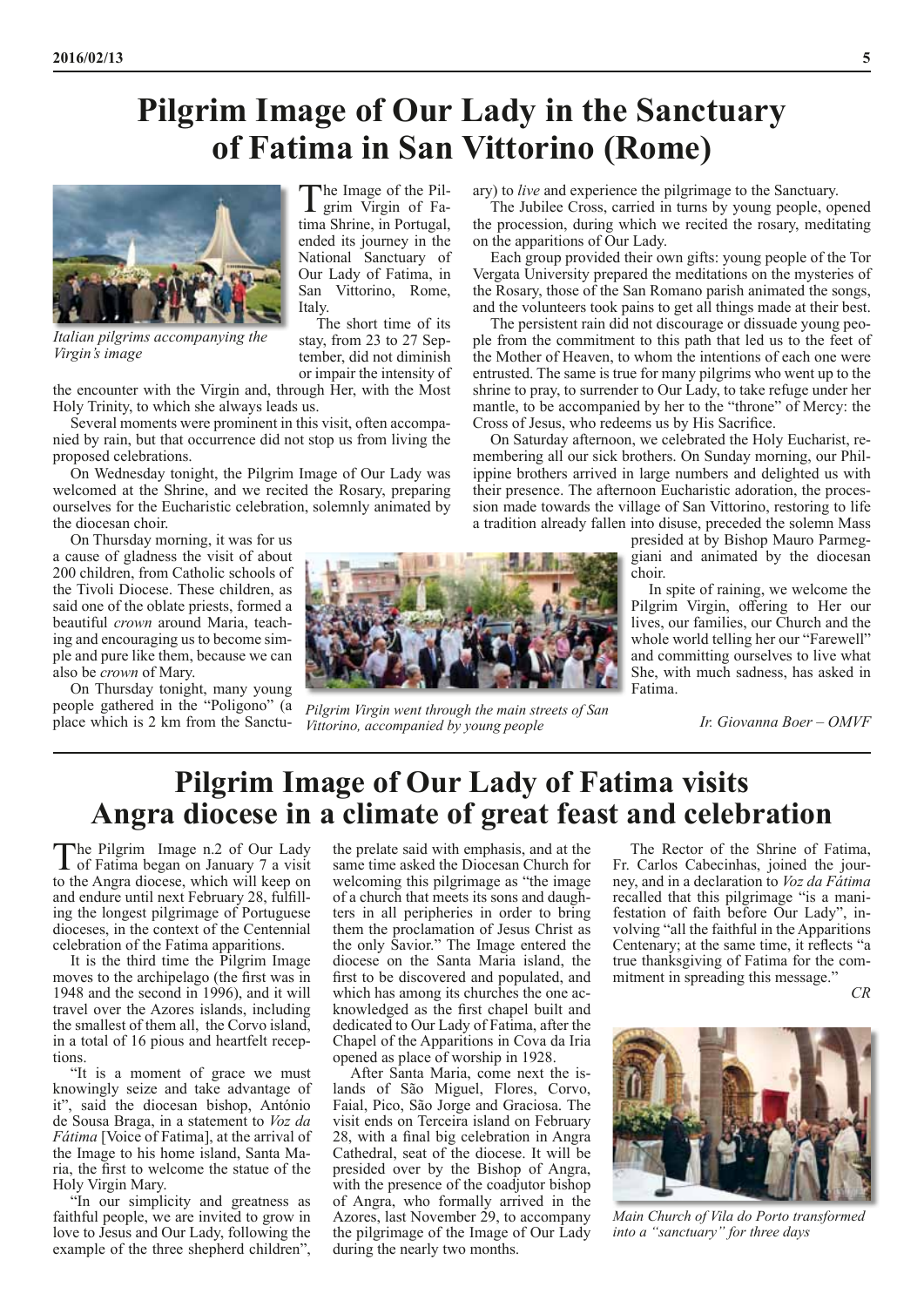## **Lausperene at Fatina Shrine and in Leiria diocese**

In the pilgrimage of 13 November<br>1959, at the Shrine of Fatima, before 1959, at the Shrine of Fatima, before the Farewell procession, João Pereira Venancio, Bishop of Leiria, told the pilgrims that he, after the pontifical mass to be celebrated in the year transition to 1960, would convey the Blessed Sacrament to the Chapel of Our Lady of Mount Carmel, in the New Hospital, setting in operation the Sacred Lausperene, i.e., perpetual adoration, day and night, in solemn exposition. This had been a

desire of his predecessor, His Excelency bishop Jose Alves Correia da Silva. After all the work was completed in the Chapel of the Hospital of Our Lady of Sorrows (Old Hospital), perpetual adoration would there be inducted and put into effect. Worship was entrusted to the Sisters of Reparation of Our Lady of Sorrows of Fatima, residing at Cova da Iria. At the right time the perpetual adoration would be transfered to the Basilica of the Rosary.

He spoke again, in a circular letter to parish priests and superiors of religious communities in the Cova da Iria, on December 28: "It will be a thanksgiving celebration for all the benefits dispensed to our Diocese during this year, already close to its end; that's my special desire, in an attitude of intimate and intense gratitude for all Fatima has represented for us, for our country and the world [...] in these 42 years of its won-

derful history." He announced, straight way, that he would institute the Lausperene throughout the diocese, requesting the collaboration of all the parishes and religious communities. "Each parish should choose one or more days, according to the possibilities, to spend in front of the Blessed Sacrament, solemnly exposed, in reparation for the sins committed against God, Our Lord. In fact, the Blessed Virgin, in a breathtaking vision, had showed the Little Shepherds of Fatima Him as "very offended" and "sad" for the sins of men, sins that simultaneously embitter and wound the Immaculate Heart of His Mother".

Fr. Francisco Vieira da Rosa wrote in the newspaper *A Voz do Domingo* [Sunday Voice] that his Excellency Bishop Joao Venancio spent the 31 December

1959 in a flurry: first, he went to visit the Carmel of Saint Theresa in Coimbra, especially to talk to Sister Lucia, who took great pleasure in the initiative of the Leiria Bishop; then, he returned to Leiria where, in the Cathedral, he presided over the "Te Deum" of thanksgiving, and finally, at the Shrine of Fatima, he set going the Lausperene or perpetual Eucharistic adoration.

A reparation sister describes, in *Voz da Fátima* [Voice of Fatima], the altar



*Sanctuary maintains a daily and permanent Adoration of the Blessed Sacrament*

of Lausperene: "An oak balustrade separates the body of the chapel from the altar immediate proximity, where were placed two kneelers for the religious women, officially charged with perpetual adoration. The reverend Mother Superior and general vicar of the Congregation of the Sisters of Reparation of Our Lady of Sorrows of Fatima, with white veils that involve them completely, spend the first hour in worship; it is the first link in the chain that, hour by hour, in front of the Altar of the World will be formed by the daughters of this humble Institute. But this chain is also formed by all worshiping souls which yesterday, today, tomorrow, without breaks, without interruption, will bow in fervent adoration in front of the holy monstrance, at the Sanctuary of Fatima,

until the end of time! May Heaven bless this last vote '.

The newspaper *A Voz do Domingo* concludes a report about this event: "a little after 2.30, all was over. At Cova da Iria complete silence fell again. But since that night, the Diocese and Portugal got richer with the perpetual adoration center settled there. Only God knows how many graces and blessings will flow from what was accomplished that night and from the institution born

there, and also the resonance that it will find in national life, being in need of people who adore and make reparation to the Lord. Maybe in heaven had an addition and increase of joy and glory the souls of the two seers and of the great Bishop José Alves Correia da Silva, whose remains sleep in the main chapel of the basilica their final sleep, and in whose heart was born and has always lived a burning desire of this day. God bless the Bishop Joao for the joy he gave us all!".

Once completed, the socalled "Chapel of the Sun", with the stained-glass window representing the "miracle of the sun", and with the painting of the triumph of the Immaculate Heart of Mary in the Old Hospital (later Patients Hostel), became the new place of the Lausperene.

The idea of preparing a special place in the Rosary Basilica for perpetual adoration was abandoned, and the installa-

tion was transfered, on 1 January 1987, to the Chapel at the bottom of the south colonnade (now the Angel of Peace Chapel), with a silver monstrance, designed by the sculptor Zulmiro de Carvalho. There continued the Lausperene until the installation of the Blessed Sacrament chapel, in the porch of St. Peter and Paul, on the ground floor of the Most Holy Trinity Basilica.

The Reparation Sisters of Our Lady of Fatima keep on ensuring the day service of the permanent adoration of the Blessed Sacrament. Overnight, the worship service is rendered by the Movement of the Message of Fatima, which organizes adoration by turns among its members, on Friday, Saturday and Sunday nights.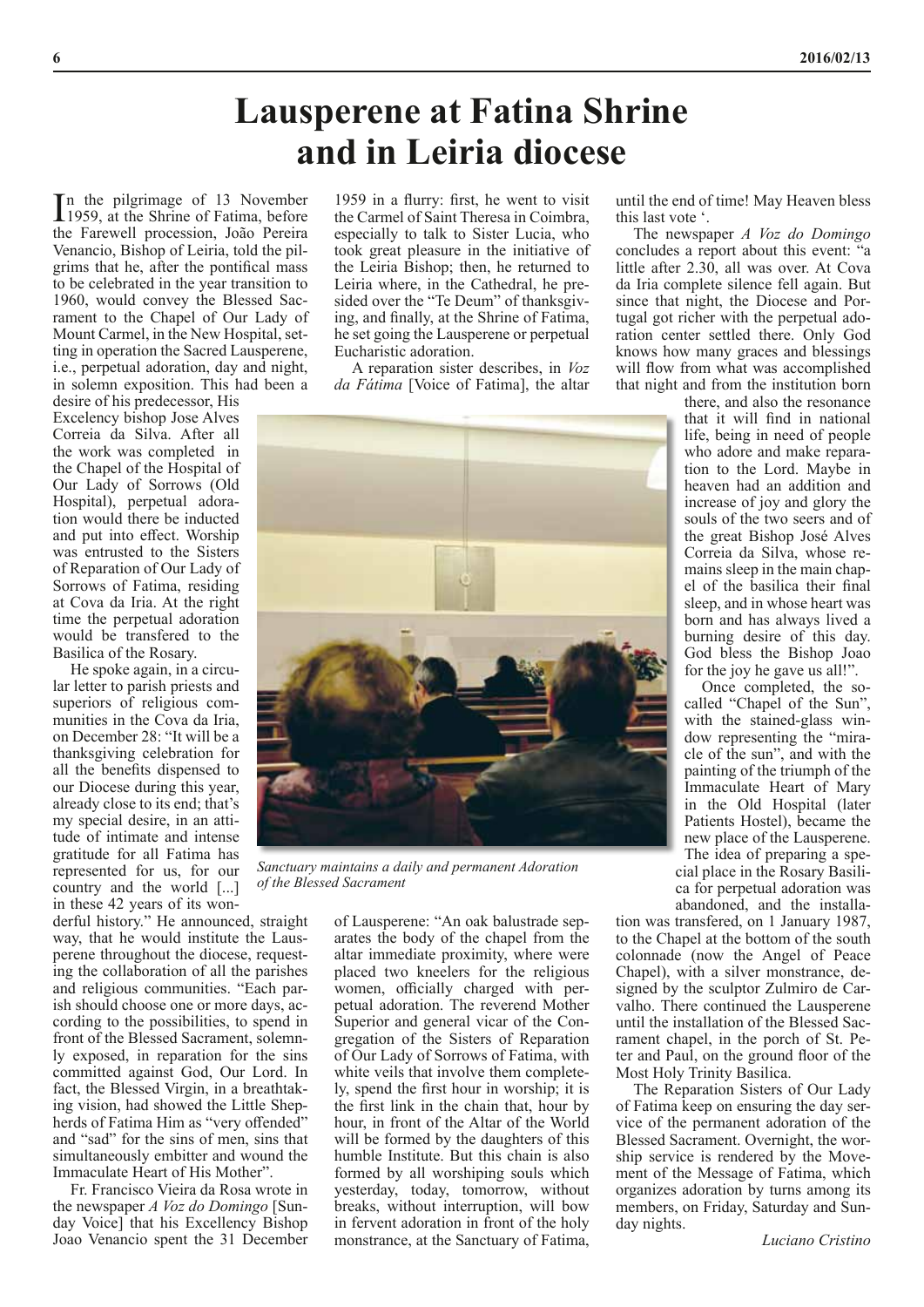# **Europe, Africa and South America itinerary of the Pilgrim Virgin of Fatima**



*Image of Our Lady of Fatima attracts thousands of pilgrims in three continents*

As we come near to the apparitions<br>
centenary, there has been an increase of requests for sending the Pilgrim Image of Our Lady of Fatima. For this year 2016, are projected the visits to several countries in Europe, Africa and South America.

The Pilgrim Image n.1 continues its travel through the Portuguese dioceses, which began on 13 May 2015 and will end on 13 May 2016. This year 2016, the pilgrimage comprises the dioceses of Santarém (from 3 to 17 January), Lisbon (from 17 January to 7 February), Funchal (from 13 February to 6 March), Aveiro (from 18 March to 10 April), Oporto (from 10 April to 1 May) and Leiria-Fatima (from 1 to 13 May). Once completed this great event, the image will return to the presbitery of the Basilica of Our Lady of the Rosary, where it was enthroned on 8 December 2003.

Also in the context of the journey through the dioceses of Portugal, the

visit to the Angra Diocese will be made by the Pilgrim Image n.2, in order to allow the visit to all the Azorean islands, which runs from 7 January to 28 February. Are also planned two more visits, with the same Image, to the parishes of Alvorge, Degracias, Lagarteira, Santiago da Guarda and Torre de Vale Todos, in the Diocese of Coimbra, from 1 May to 10 June, and to the Christian communities of the Loures municipality, in the months from October to December. This journey is associated with the celebration of the three centuries of the rise of Lisbon Diocese to Patriarchate and with the close relationship of Santo Antonio do Tojal to the first Patriarch, Tomás de Almeida, who made many improvements in the Archbishops Palace .

The Pilgrim Image

n.3 makes a journey to Brazil for a pilgrimage through the state of São Paulo, from 1 May to 31 October.

Italy is the destination of the Image n.4, which will travel through various dioceses. This *Peregrinatio Mariae* runs from April to September, under the responsibility of the Marian Movement Message of Fatima, Italy. The purpose is to promote the Message of Fatima, and the motive or reason is found in the Extraordinary Jubilee of Mercy and in the centenary of the Angel's apparitions.

Slovenia will receive the visit of the Pilgrim Image n.5, from 13 May to 13 October. The request was submitted by the Slovenian Bishops Conference, in order to have the Image presence at the National Congress of Family and as preparation, in that country, for the centennial celebration of the Fatima apparitions.

The Image n.6 goes to Italy in April for a journey that will run until the end of 2017, carried out under the coordination of the World Apostolate of Fatima. The Image n.7 will have two destinations: first, it will make a visit to the Viseu diocese, from 27 March to 23 July 23, and then will travel to Brazil for a pilgrimage through the Diocese of Campos dos Goytacazes, from 1 September to 30 November.

UNITALSI, an institution dedicated to the promotion of pilgrimages of patients to the Shrine of Lourdes and to other international sanctuaries, requested an Image to conduct a Marian mission throughout Italy all along the year 2016. This mission aims at preparing a great national pilgrimage of that country to the Shrine of Fatima, and it will occur in 2017. For this visit was reserved the Image n.8.

Although still to be confirmed, the Image n.9 was requested for a pilgrimage through the diocese of Port-Gentil and Libreville, Gabon, in March and April. Later on, it will also visit the parishes of Boelhe, Cabeça Santa and Peroselo, in the Oporto diocese, from 25 September to 16 October.

Image n.10 will remain in the Sanctuary, in the event of the pressing substitution of another image, perhaps in need of some intervention for repair and maintenance.

Image n.11, though staying permanently in Fatima, will take part in a procession from the Sanctuary to the Parish Church, on 22 May, during a pilgrimage of handicapped people, organized by both the Parish of Fatima and the Private Institutions of social Solidarity of Fatima and Ourem.

Image n.12 is in Brazil since May 2013, where it will remain until the end of October 2017. Under the coordination of the Shrine of Our Lady of Fatima in Rio de Janeiro, the Image is ready and available to visit the Brazilian dioceses; and the goal is the centennial celebration of the Fatima apparitions.

Since several years already the Archbishop of Evora makes his pastoral visit to all the parishes in company with a Pilgrim Image of Our Lady of Fatima. The 2016 visit will have as destination the Vicariate of Reguengos de Monsaraz and will take place from 13 February to 29 May. For this mission was reserved the image n. 13 of the Pilgrim Virgin.

*António Valinho*